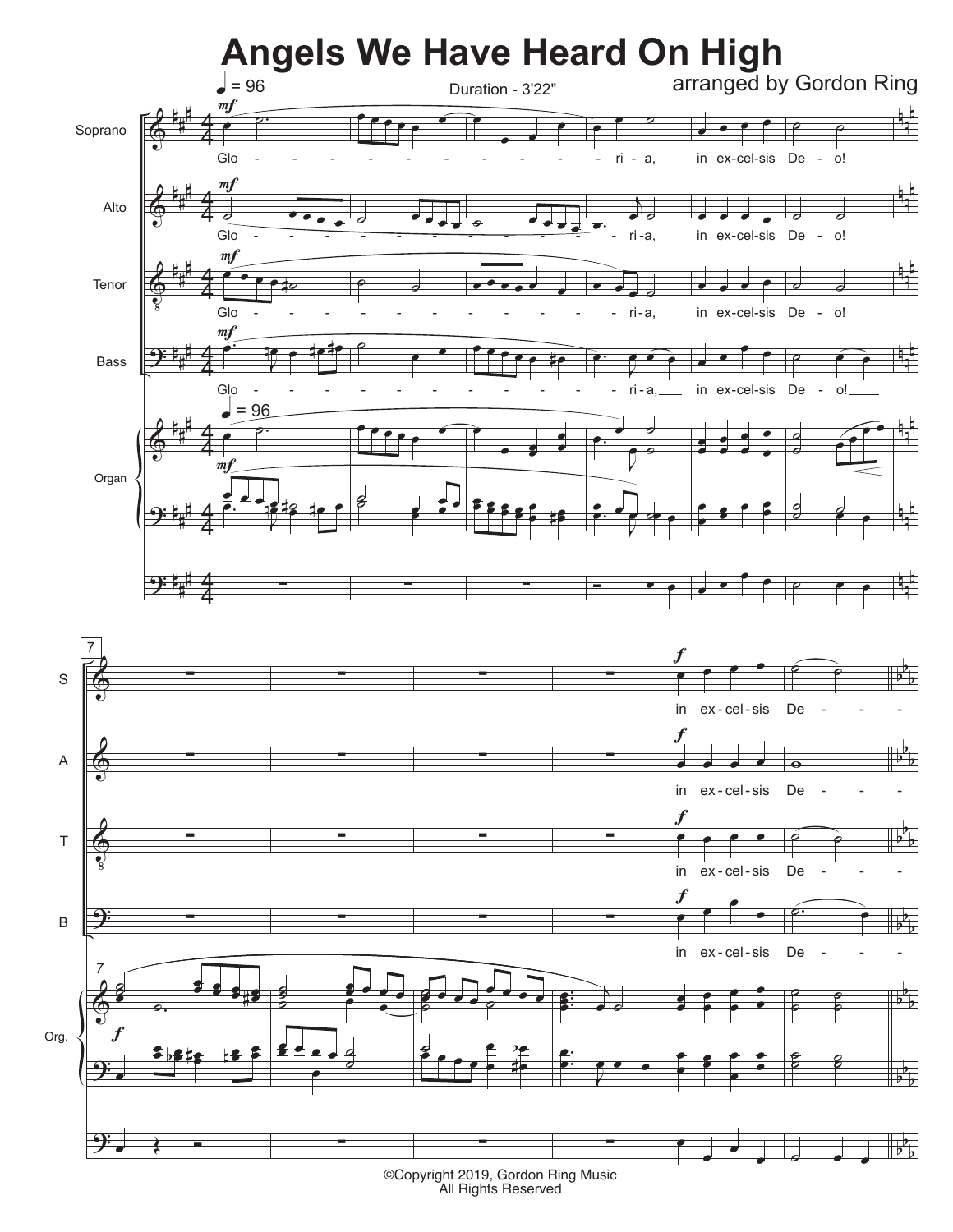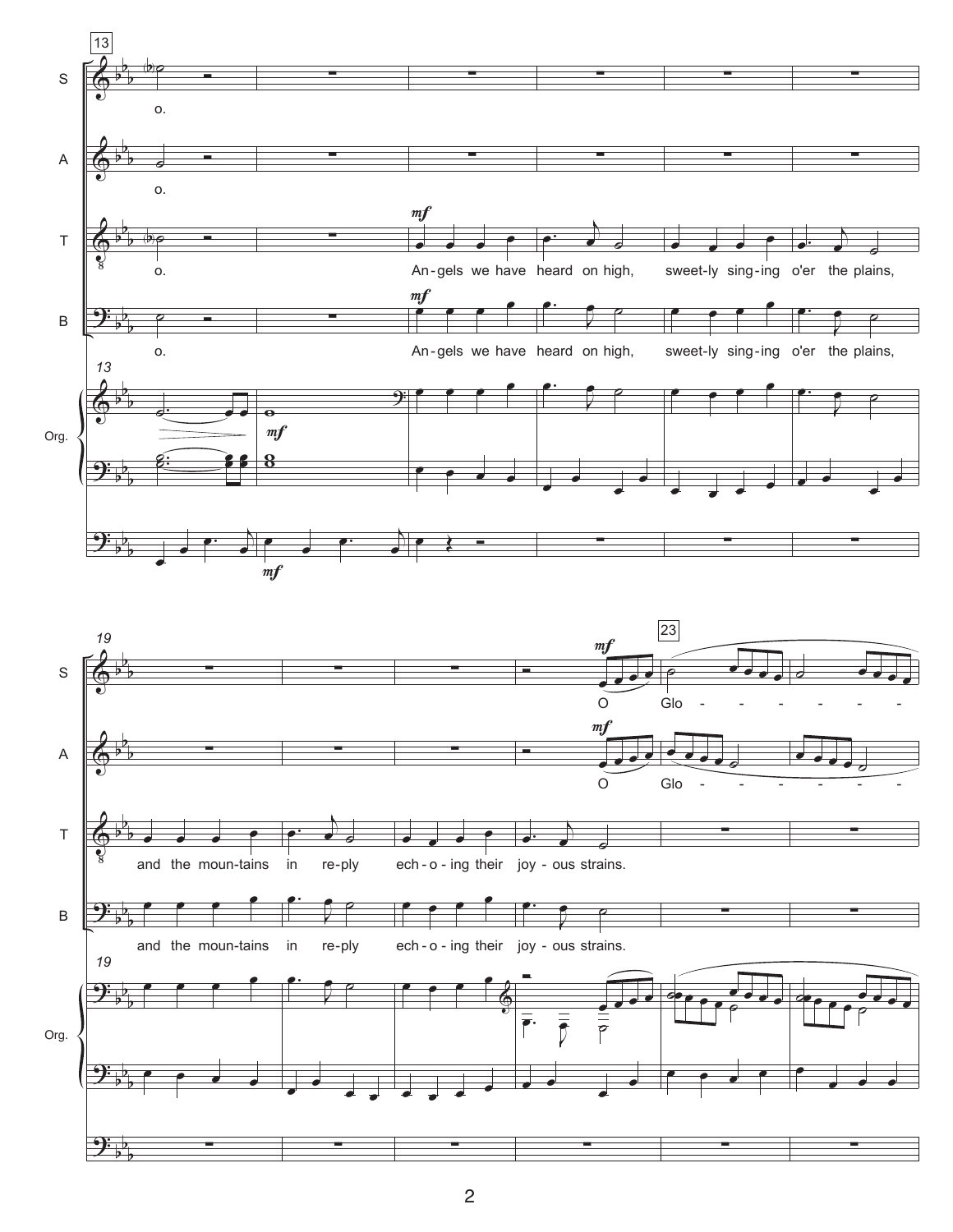

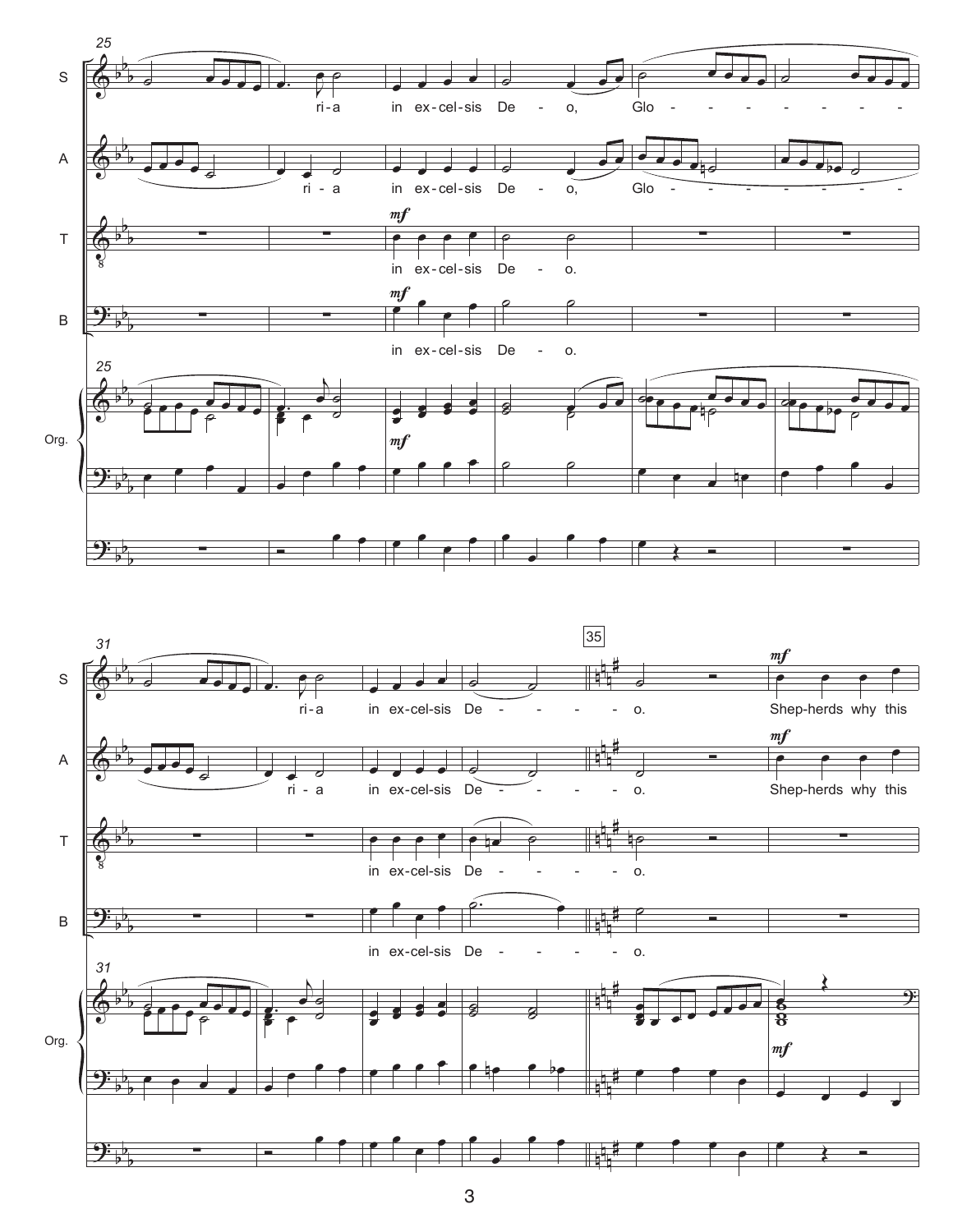



4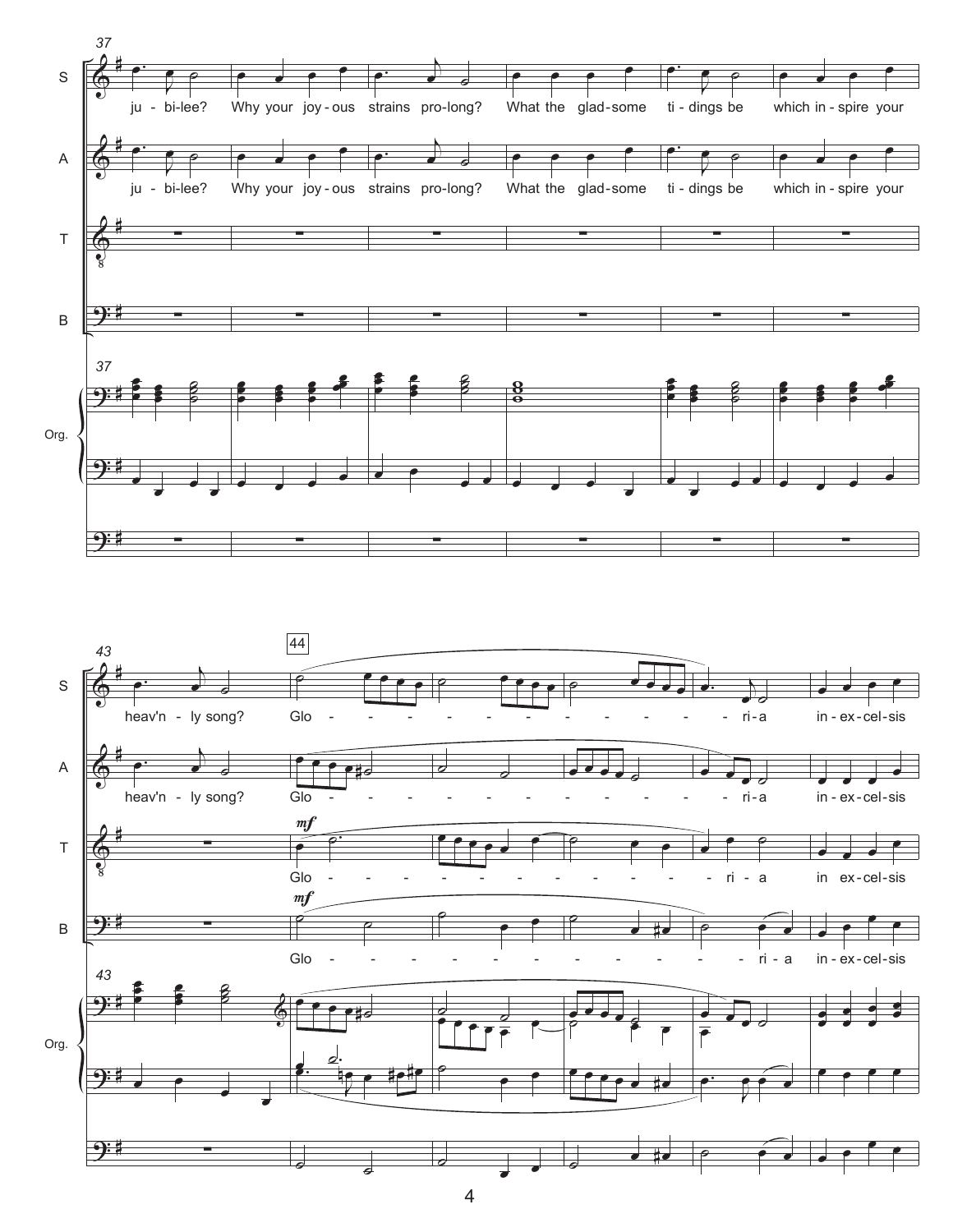

5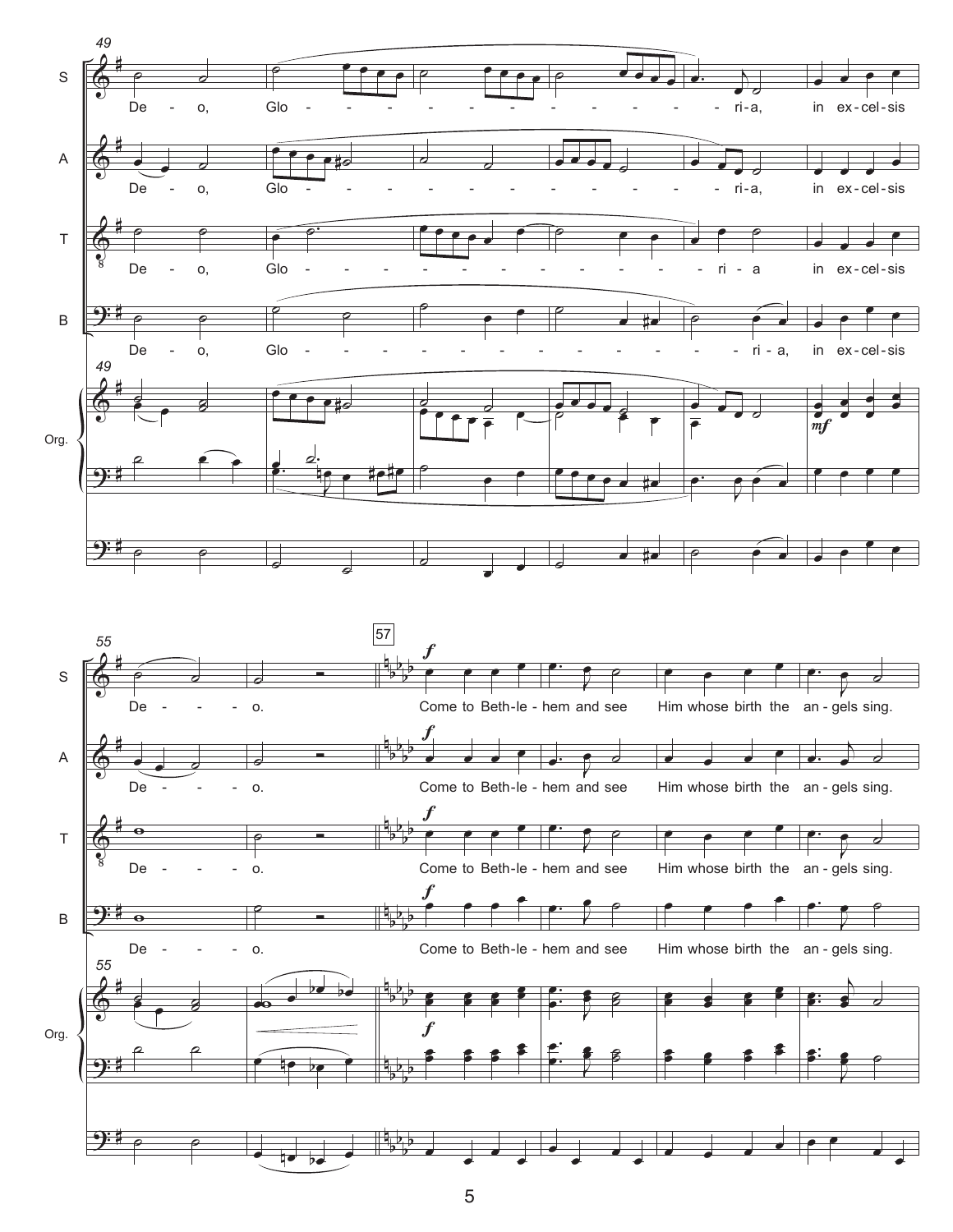